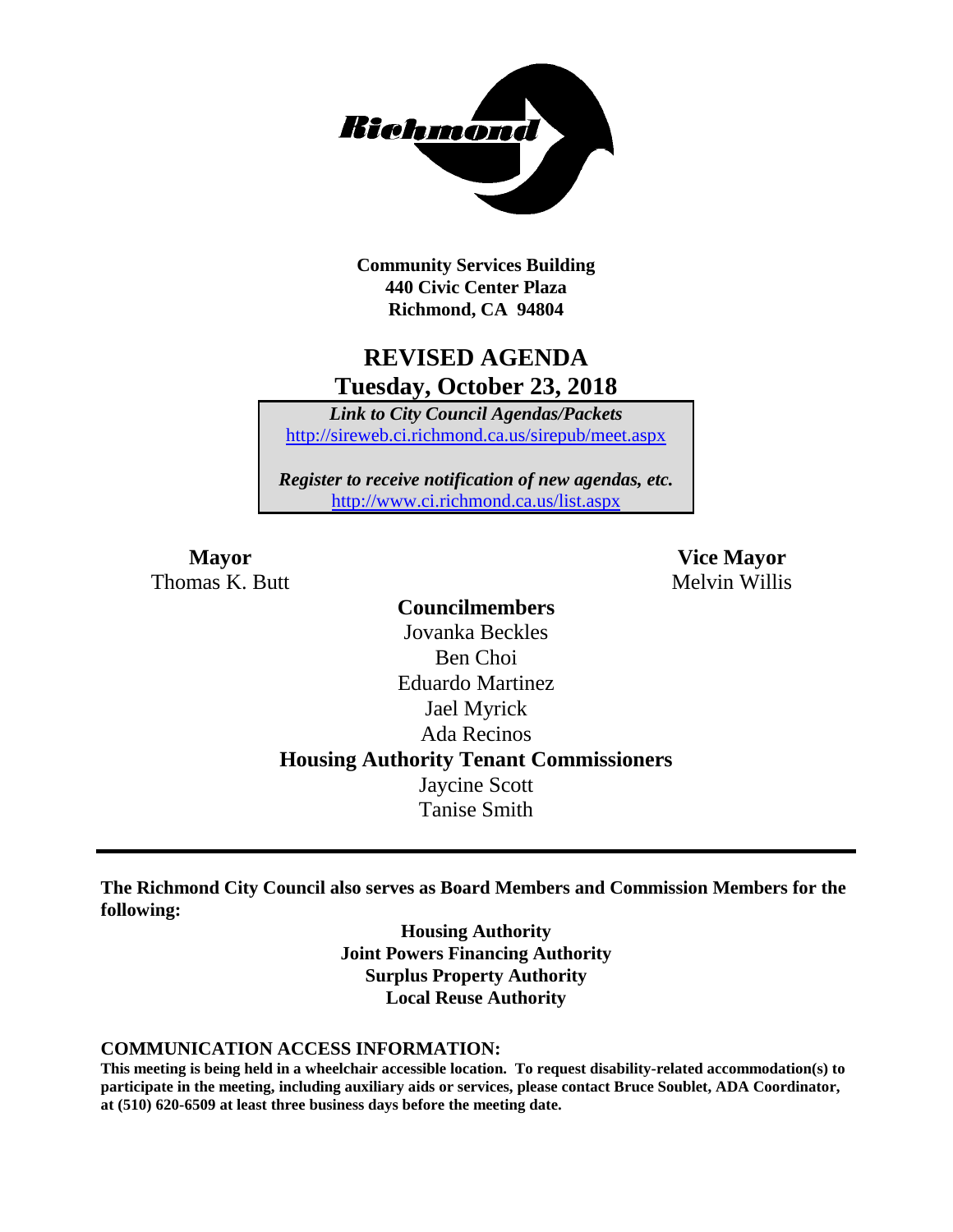# **MEETING PROCEDURES**

The City of Richmond encourages community participation at its City Council meetings and has established procedures that are intended to accommodate public input in a timely and time-sensitive way. As a courtesy to all members of the public who wish to participate in City Council meetings, please observe the following procedures:

**PUBLIC COMMENT ON AGENDA ITEMS:** Anyone who desires to address the City Council on items appearing on the agenda must complete and file a pink speaker's card with the City Clerk **prior** to the City Council's consideration of the item. Once the City Clerk has announced the item, no person shall be permitted to speak on the item other than those persons who have submitted their names to the City Clerk. Your name will be called when the item is announced for discussion. **Each speaker will be allowed up to TWO (2) MINUTES to address the City Council on NON-PUBLIC HEARING items listed on the agenda. Speakers are allowed up to THREE (3) minutes on PUBLIC HEARING items.**

**OPEN FORUM FOR PUBLIC COMMENT:** Individuals who would like to address the City Council on matters not listed on the agenda or on items remaining on the consent calendar may do so under Open Forum. All speakers must complete and file a pink speaker's card with the City Clerk **prior** to the commencement of Open Forum. The amount of time allotted to individual speakers shall be determined based on the number of persons requesting to speak during this item. **The time allocation for each speaker will be as follows:** 15 or fewer speakers, a maximum of 2 minutes; 16 to 24 speakers, a maximum of 1 and one-half minutes; and 25 or more speakers, a maximum of 1 minute.

### **SPEAKERS ARE REQUESTED TO OCCUPY THE RESERVED SEATS IN THE FRONT ROW BEHIND THE SPEAKER'S PODIUM AS THEIR NAME IS ANNOUNCED BY THE CITY CLERK.**

**CONSENT CALENDAR:** Consent Calendar items are considered routine and will be enacted, approved or adopted by one motion unless a request for removal for discussion or explanation is received from the audience or the City Council. A member of the audience requesting to remove an item from the consent calendar that is sponsored by City staff must first complete a speaker's card and discuss the item with a City staff person who has knowledge of the subject material **prior** to filing the card with the City Clerk and **prior** to the City Council's consideration of Agenda Review. Councilmembers who request to remove an item from the consent calendar must do so during Agenda Review. An item removed from the Consent Calendar may be placed anywhere on the agenda following the City Council's agenda review.

**CONDUCT AT MEETINGS:** Richmond City Council meetings are limited public forums during which the City strives to provide an open, safe atmosphere and promote robust public debate. Members of the public, however, must comply with state law, as well as the City's laws and procedures and may not actually disrupt the orderly conduct of these meetings. The public, for example, may not shout or use amplifying devices, must submit comment cards and speak during their allotted time, may not create a physical disturbance, may not speak on matters unrelated to issues within the jurisdiction of the City Council or the agenda item at hand, and may not cause immediate threats to public safety.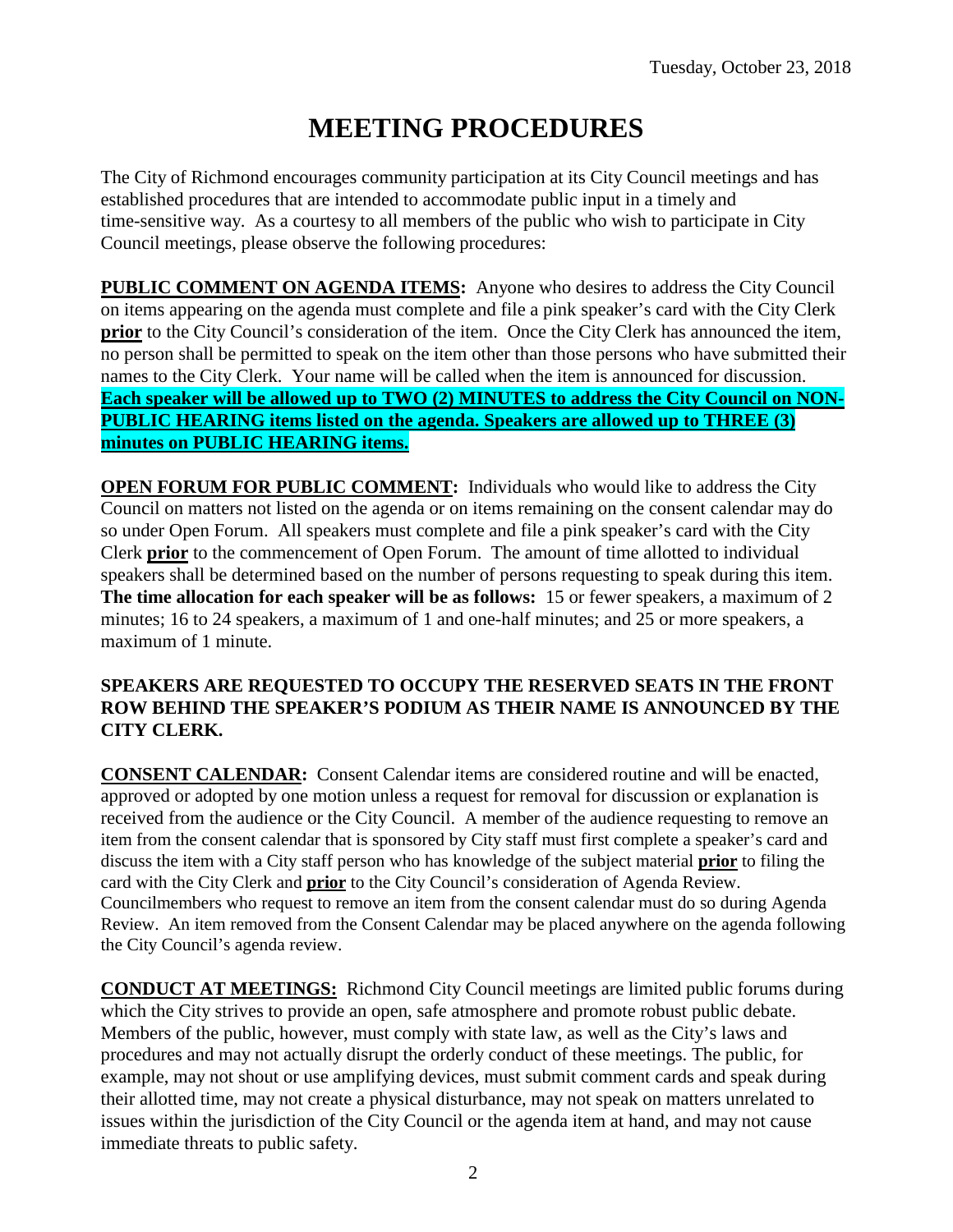**CITY HARASSMENT POLICY:** The City invites public comment and critique about its operations, including comment about the performance of its public officials and employees, at the public meetings of the City Council and boards and commissions. However, discriminatory or harassing comments about or in the presence of City employees, even comments by third parties, may create a hostile work environment, if severe or pervasive. The City prohibits harassment against an applicant, employee, or contractor on the basis of race, religious creed, color, national origin, ancestry, physical disability, medical condition, mental disability, marital status, sex (including pregnancy, childbirth, and related medical conditions), sexual orientation, gender identity, age or veteran status, or any other characteristic protected by federal, state or local law. In order to acknowledge the public's right to comment on City operations at public meetings, which could include comments that violate the City's harassment policy if such comments do not cause an actual disruption under the Council Rules and Procedures, while taking reasonable steps to protect City employees from discrimination and harassment, City Boards and Commissions shall adhere to the following procedures. If any person makes a harassing remark at a public meeting that violates the above City policy prohibiting harassment, the presiding officer of the meeting may, at the conclusion of the speaker's remarks and allotted time: (a) remind the public that the City's Policy Regarding Harassment of its Employees is contained in the written posted agenda; and (b) state that comments in violation of City policy are not condoned by the City and will play no role in City decisions. If any person makes a harassing remark at a public meeting that violates the above City policy, any City employee in the room who is offended by remarks violating the City's policy is excused from attendance at the meeting. No City employee is compelled to remain in attendance where it appears likely that speakers will make further harassing comments. If an employee leaves a City meeting for this reason, the presiding officer may send a designee to notify any offended employee who has left the meeting when those comments are likely concluded so that the employee may return to the meeting. The presiding officer may remind an employee or any council or board or commission member that he or she may leave the meeting if a remark violating the City's harassment policy is made. These procedures supplement the Council Rules and Procedures relating to disruption of orderly conduct at Council meetings.

Any law enforcement officer on duty or whose service is commanded by the presiding officer shall be Sergeant-at-Arms of the Council meetings. He/she, or they, shall carry out all orders and instructions given by the presiding officer for the purpose of maintaining order and decorum at the Council meetings (City Council Rules of Procedure and Order Section III F, RMC Section 2.12.030).

**\*\*\*\*\*\*\*\*\*\*\*\*\*\*\*\*\*\*\*\*\*\*\*\*\*\*\*\*\*\*\*\*\*\*\*\*\*\*\*\*\*\*\*\*\*\*\*\*\*\*\*\*\*\*\*\*\*\***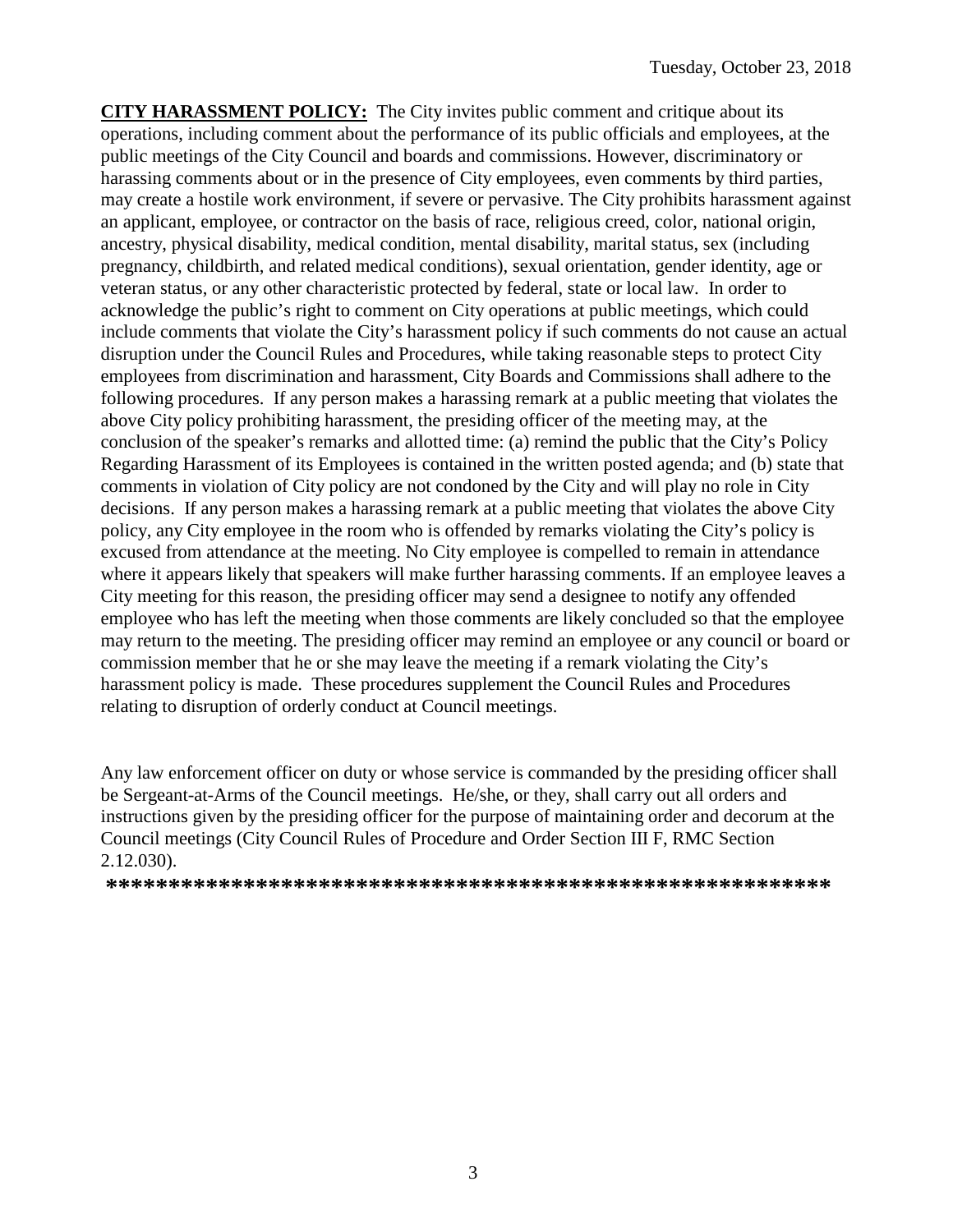# **OPEN SESSION TO HEAR PUBLIC COMMENT BEFORE CLOSED SESSION**

5:00 p.m.

### **A. ROLL CALL**

### **B. PUBLIC COMMENT BEFORE CLOSED SESSION**

### **C. ADJOURN TO CLOSED SESSION**

# **CLOSED SESSION**

Shimada Room of the Community Services Building

#### **CITY COUNCIL**

CONFERENCE WITH LEGAL COUNSEL - EXISTING LITIGATION (Subdivision [a] of Government Code Section 54956.9):

Richmond Development Corp. vs. City of Richmond

LIABILITY CLAIMS - (Government Code Section 54956.9):

Esparza vs. City of Richmond

### **RICHMOND HOUSING AUTHORITY**

CONFERENCE WITH LEGAL COUNSEL - EXISTING LITIGATION (Subdivision [a] of Government Code Section 54956.9):

Maria Milano vs. Richmond Housing Authority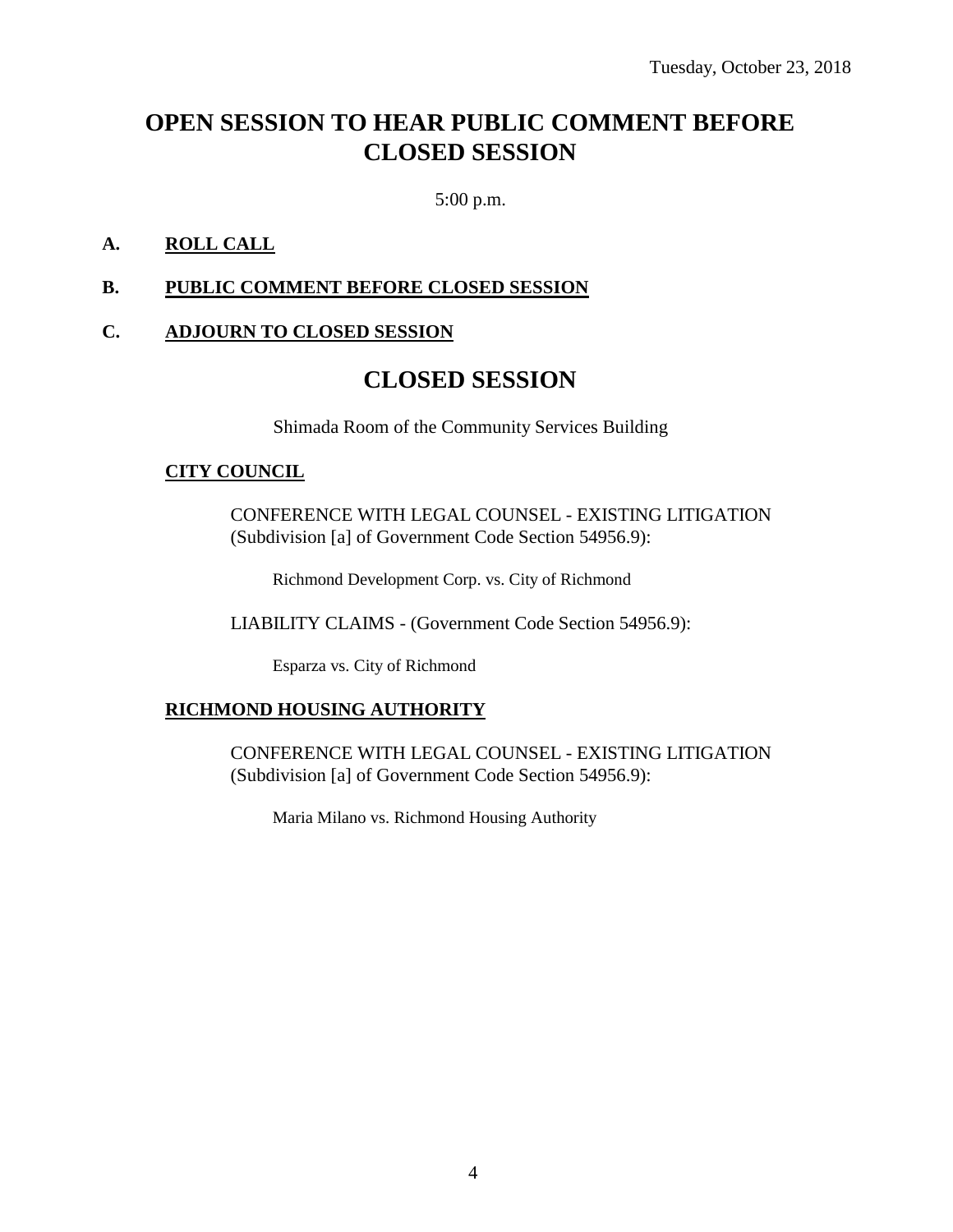# **SPECIAL MEETING OF THE RICHMOND HOUSING AUTHORITY**

6:25 p.m.

- **A. PLEDGE TO THE FLAG**
- **B. ROLL CALL**
- **C. STATEMENT OF CONFLICT OF INTEREST**
- **D. AGENDA REVIEW**

#### **E. HOUSING AUTHORITY AS A WHOLE**

**E-1.** RECEIVE a report on the Richmond Housing Authority (RHA) that will provide context for important governance decisions that need to be made regarding the short-term and long-term future of the RHA - Richmond Housing Authority (Gabino Arredondo 620-6512).

### **F. ADJOURNMENT**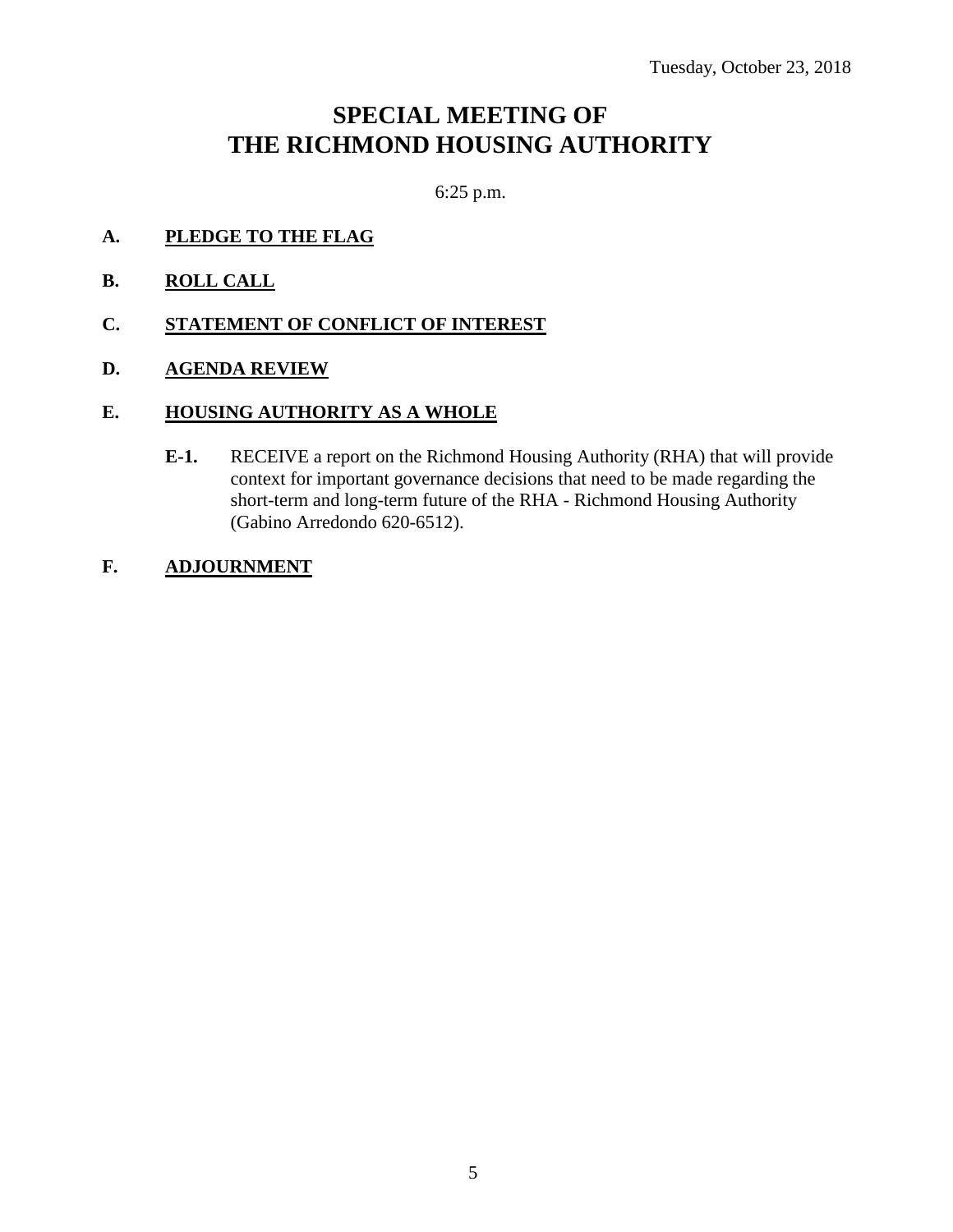# **REGULAR MEETING OF THE RICHMOND CITY COUNCIL**

6:30 p.m.

## **A. ROLL CALL**

## **B. STATEMENT OF CONFLICT OF INTEREST**

### **C. AGENDA REVIEW**

### **D. PRESENTATIONS, PROCLAMATIONS, AND COMMENDATIONS**

- **D-1.** PROCLAMATION recognizing National Native American Heritage Month Councilmember Jovanka Beckles (620-6568) and Mayor Tom Butt (620-6503).
- **D-2.** PROCLAMATION declaring October 23, 2018, to October 27, 2018, as Food Week in the City of Richmond - Office of the Mayor (Mayor Tom Butt 620- 6503) and Councilmember Ada Recinos (620-5431)..
- **D-3.** PROCLAMATION declaring the 2nd week of October 2018 as Code Enforcement Officer Appreciation Week in the City of Richmond - Office of the Mayor (Mayor Tom Butt 620-6503).
- **D-4.** PROCLAMATION declaring November 2018 as Homelessness Awareness Month in the City of Richmond - Office of the Mayor (Mayor Tom Butt 620- 6503) and Vice Mayor Melvin Willis (412-2050).
- **D-5.** ANNOUNCE recent resignations from City of Richmond Boards, Commissions and Committees; ANNOUNCE vacancies on City of Richmond Boards, Commissions, and Committees as of October 23, 2018, and ask that interested individuals send applications to the City Clerk - Office of the Mayor (Mayor Tom Butt 620-6503).

### **E. REPORT FROM THE CITY ATTORNEY OF FINAL DECISIONS MADE DURING CLOSED SESSION**

### **F. REPORT FROM THE CITY MANAGER**

### **G. OPEN FORUM FOR PUBLIC COMMENT**